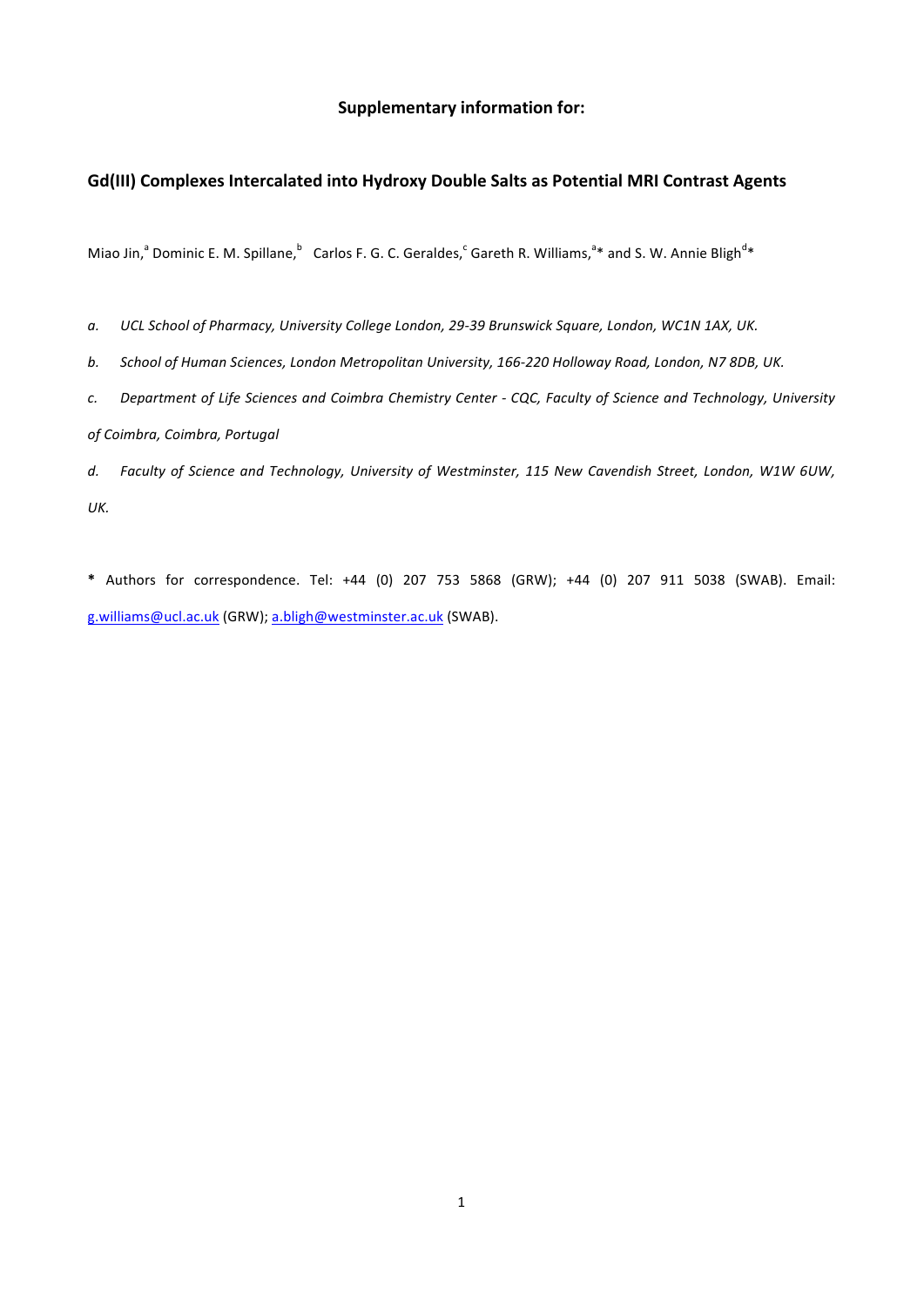Table S1: Synthesis conditions and chemical formulae for all intercalates of Ni<sub>2</sub>Zn<sub>3</sub>-NO<sub>3</sub>. The interlayer spacings listed below are those of the Gd<sup>3+</sup> complex intercalates; in all cases reflections can also be seen between 7.7 and 9.7 Å corresponding to nitrate and/or carbonate intercalated HDS.

| ID              | <b>Molar ratio</b> | <b>Reaction</b> | Interlayer      | <b>Chemical formula</b>                                                                                          |  |
|-----------------|--------------------|-----------------|-----------------|------------------------------------------------------------------------------------------------------------------|--|
|                 | $[Ni2Zn3-NO3$ :    | time /          | spacing $/ \AA$ |                                                                                                                  |  |
|                 | Gd complex]        | day (s)         |                 |                                                                                                                  |  |
| D <sub>1</sub>  | 5:1                | $\overline{7}$  |                 | $[Ni2Zn3(OH)8](GdC14H18O10N3)0.09·[(NO3)+0.5(CO3)]1.82·nH2O$                                                     |  |
| D <sub>2</sub>  | 2:1                | 7               |                 | $[Ni2Zn3(OH)8](GdC14H18O10N3)0.13$ [(NO <sub>3</sub> )+0.5(CO <sub>3</sub> )] <sub>1.74</sub> nH <sub>2</sub> O  |  |
| D <sub>3</sub>  | 1:1                | $\overline{7}$  |                 | $[Ni2Zn2.3(OH)8](GdC14H18O10N3)0.08[(NO3)+0.5(CO3)]0.44·nH2O$                                                    |  |
| D <sub>4</sub>  | 1:5                | $\overline{7}$  | 14.6            | $[Ni2Zn3(OH)8](GdC14H18O10N3)0.21·[(NO3)+0.5(CO3)]1.58·nH2O$                                                     |  |
| D <sub>5</sub>  | 5:1                | 3               | 14.7            | $[Ni2Zn3(OH)8](GdC14H18O10N3)0.05·[(NO3)+0.5(CO3)]1.90·nH2O$                                                     |  |
| D <sub>6</sub>  | 2:1                | 3               | 14.8            | $[Ni2Zn3(OH)8](GdC14H18O10N3)0.06·[(NO3)+0.5(CO3)]1.88·nH2O$                                                     |  |
| D7              | 1:1                | 3               | 14.8            | $[Ni2Zn4(OH)8](GdC14H18O10N3)0.07·[(NO3)+0.5(CO3)]3.86·nH2O$                                                     |  |
| D <sub>8</sub>  | 1:5                | 3               | 14.8            | $[Ni2Zn3(OH)8](GdC14H18O10N3)0.50·[(NO3)+0.5(CO3)]1.00·nH2O$                                                     |  |
| D <sub>9</sub>  | 5:1                | $\mathbf{1}$    | 14.8            | $[Ni2Zn3(OH)8](GdC14H18O10N3)0.04·[(NO3)+0.5(CO3)]1.92·nH2O$                                                     |  |
| D <sub>10</sub> | 2:1                | $\mathbf{1}$    | 14.8            | $[Ni2Zn3(OH)8](GdC14H18O10N3)0.07[(NO3)+0.5(CO3)]1.86·nH2O$                                                      |  |
| D11             | 1:1                | 1               | 14.7            | $[Ni2Zn2.5(OH)8](GdC14H18O10N3)0.05·[(NO3)+0.5(CO3)]0.9·nH2O$                                                    |  |
| D12             | 1:5                | 1               | 14.6            | $[Ni2Zn3(OH)8](GdC14H18O10N3)0.17·[(NO3)+0.5(CO3)]1.66·nH2O$                                                     |  |
| P <sub>1</sub>  | 5:1                | 3               | 14.6            | $[Ni2Zn3(OH)8](GdC9H23N3O15P5)0.34[(NO3)+0.5(CO3)]1.32·nH2O$                                                     |  |
| P <sub>2</sub>  | 2:1                | 3               |                 | $[Ni2Zn4.1(OH)8](GdC9H23N3O15P5)0.06·[(NO3)+0.5(CO3)]4.08·nH2O$                                                  |  |
| P <sub>3</sub>  | 1:1                | 3               |                 | $[Ni2Zn3(OH)8](GdC9H23N3O15P5)0.10$ [(NO <sub>3</sub> )+0.5(CO <sub>3</sub> )] <sub>1.80</sub> nH <sub>2</sub> O |  |
| <b>P4</b>       | 5:1                | $\mathbf{1}$    | $\prime$        | $[Ni2Zn2.5(OH)8](GdC9H23N3O15P5)0.36·[(NO3)+0.5(CO3)]0.28·nH2O$                                                  |  |
| P <sub>5</sub>  | 2:1                | 1               | 7               | $[Ni2Zn3(OH)8](GdC9H23N3O15P5)0.05$ [(NO <sub>3</sub> )+0.5(CO <sub>3</sub> )] <sub>1.90</sub> nH <sub>2</sub> O |  |
| P <sub>6</sub>  | 1:1                | 1               | 14.5            | $[Ni2Zn3(OH)8](GdC9H23N3O15P5)0.10[(NO3)+0.5(CO3)]1.80·nH2O$                                                     |  |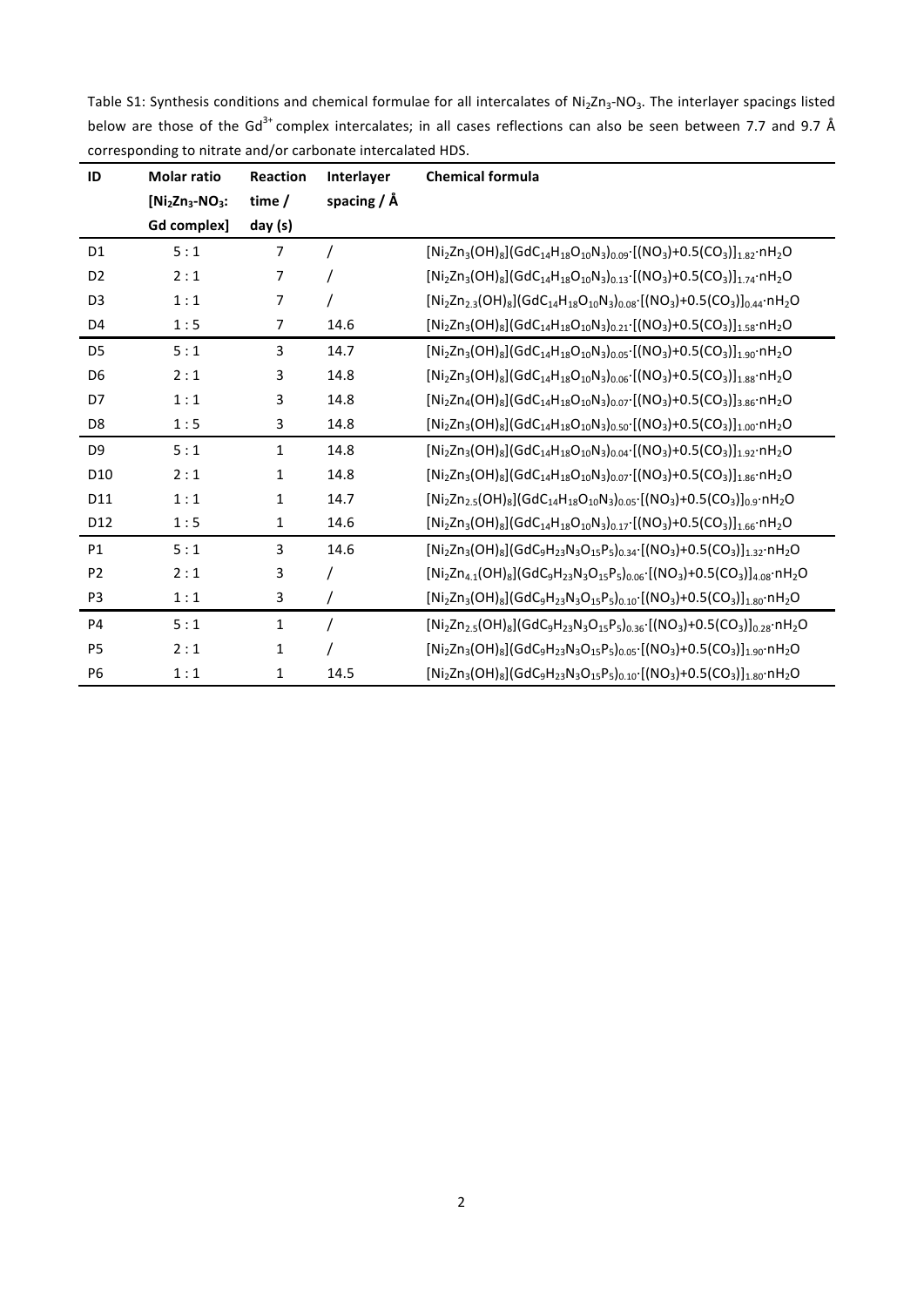Table S2: Experimental conditions, X-ray diffraction data and chemical formulae of the Zn<sub>5</sub>-Gd(DTPA) intercalates. The reaction time is 7 days in all cases.

| Sample          | <b>Molar ratio</b><br>$Zn_5-NO_3$ :<br>$[Gd(DTPA)]^{2}$ | $[Gd(DTPA)]^{2}$<br>interlayer<br>spacing $/ \AA$ | NO <sub>2</sub><br>interlayer<br>spacing $/ \AA$ | <b>Chemical formula</b>                                                                                                     |
|-----------------|---------------------------------------------------------|---------------------------------------------------|--------------------------------------------------|-----------------------------------------------------------------------------------------------------------------------------|
| ZD1             | 2:1                                                     | 18.4                                              | 9.3                                              | $[2n_5(OH)_8](GdC_{14}H_{18}O_{10}N_3)_{0.02}$ $[(NO_3)+0.5(CO_3)]_{1.96}$ $nH_2O$                                          |
| ZD <sub>2</sub> | 1:1                                                     | 18.6                                              | 9.6                                              | $[Zn_5(OH)_8](GdC_{14}H_{18}O_{10}N_3)_{0.07}$ [(NO <sub>3</sub> )+0.5(CO <sub>3</sub> )] <sub>1.86</sub> nH <sub>2</sub> O |
| ZD <sub>3</sub> | 1:5                                                     |                                                   | 9.3                                              | $[Zn_5(OH)_8](GdC_{14}H_{18}O_{10}N_3)_{0.14}$ [(NO <sub>3</sub> )+0.5(CO <sub>3</sub> )] <sub>1.72</sub> nH <sub>2</sub> O |

| Sample          | [Gd] mM | $T_1$ [ms] | $T_2$ [ms] | $r_1$ [s <sup>-1</sup> mM <sup>-1</sup> ] | $r_2$ [s <sup>-1</sup> mM <sup>-1</sup> ] |
|-----------------|---------|------------|------------|-------------------------------------------|-------------------------------------------|
| $Zn_5-NO_3$     |         | 2806.00    | 81.27      |                                           |                                           |
| ZD1             | 0.21    | 355.67     | 70.73      | 13.63                                     | 68.52                                     |
| ZD <sub>2</sub> | 0.67    | 151.40     | 49.36      | 9.91                                      | 30.40                                     |
| ZD <sub>3</sub> | 1.36    | 247.67     | 84.77      | 2.97                                      | 8.67                                      |

Table S3: Proton relaxivities of the Zn<sub>5</sub>-Gd(DTPA) materials.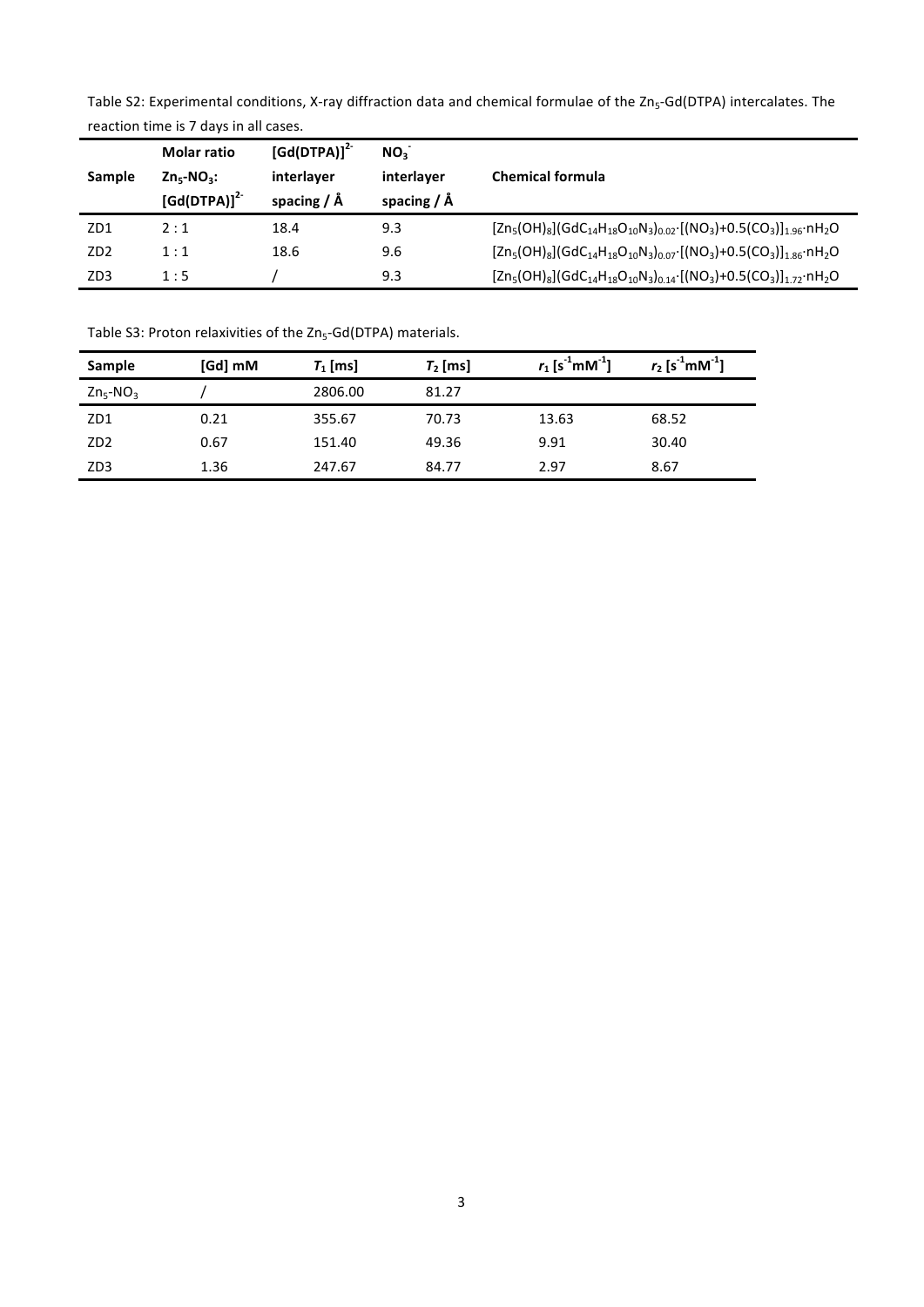

Fig. S1: X-ray diffraction patterns for the reaction products of Zn<sub>5</sub>-NO<sub>3</sub> and [Gd(DTPA)(H<sub>2</sub>O)]<sup>2-</sup>, with intercalate reflections marked with \*.



Wavenumber /  $cm^{-1}$ 

Fig. S2: IR spectra of Zn<sub>5</sub>-NO<sub>3</sub> and its  $[\text{Gd}(\text{DTPA})(\text{H}_2\text{O})]^2$  intercalates.